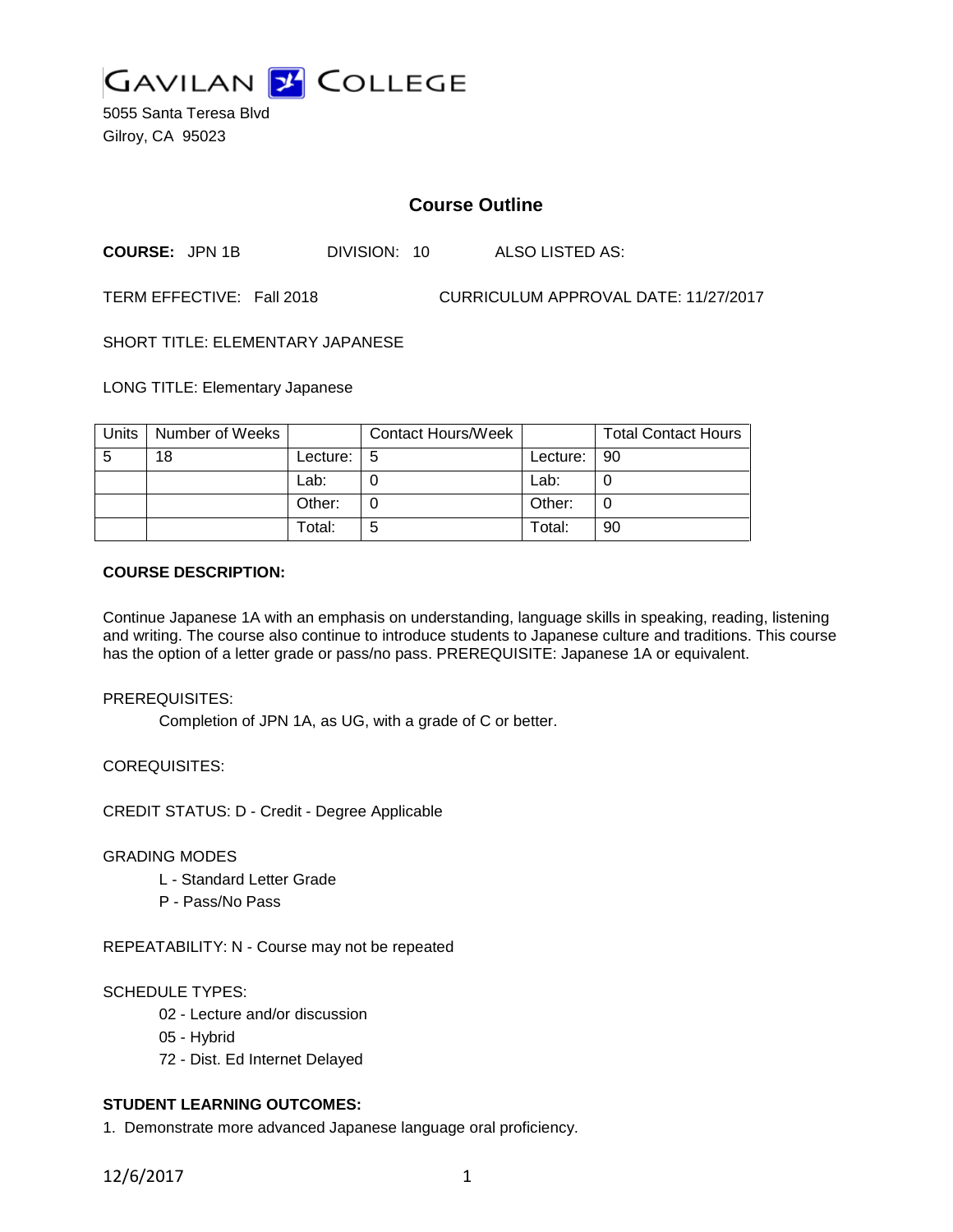Measure of assessment: Oral presentations, role play, homework Year assessed, or planned year of assessment: 2018 Semester: Spring This SLO addresses cultural diversity: true 2. Demonstrate more advanced writing proficiency in the Japanese language. Measure of assessment: Compositions, homework assignments and written exams Year assessed, or planned year of assessment: 2018 Semester: Spring This SLO addresses cultural diversity: true 3. Demonstrate more advanced grammar recognition within the Japanese sentence structure. Measure of assessment: Written and oral tests, homework assignments, in class activities Year assessed, or planned year of assessment: 2018 Semester: Spring This SLO addresses cultural diversity: true 4. Analyze and describe Japanese culture, customs and traditions. Measure of assessment: Written and oral tests, in class activities Year assessed, or planned year of assessment: 2018 Semester: Spring CULTURAL DIVERSITY: Demonstrate more advanced Japanese language oral proficiency. Demonstrate more advanced writing proficiency in the Japanese language.

Demonstrate more advanced grammar recognition within the Japanese sentence structure.

### **CONTENT, STUDENT PERFORMANCE OBJECTIVES, OUT-OF-CLASS ASSIGNMENTS**

Curriculum Approval Date: 11/27/2017

6 Hours:

Content: : te-form verbs

Student Performance Objectives: Students can make sentences for requests, permissions and prohibitions. Students demonstrate the ability to describe rules and regulations. Students can describe people's continuing status such as living, working, being married. Students can describe physical attributes.

6 Hours:

Content: how to accept or decline invitations politely.

Student Performance Objective: Students can invite people to activities. Students can accept or decline the invitation using appropriate expressions.

6 Hours:

Content: Counting people

Student Performance Objectives: Students can talk about family members.

6 Hours:

Content: Short form verbs

Student Performance Objectives: Students can make quote sentences. Students can use informal speech expressions.

6 Hours:

Content: Introduction to complex verbs related to transportation and time.

Student Performance Objectives: Students demonstrate the ability to describe how they commute to school and how long it takes.

6 Hours:

Content: Short form verbs in past tense

Student Performance Objectives: Students demonstrate the ability to use quote sentences and informal speech in past forms.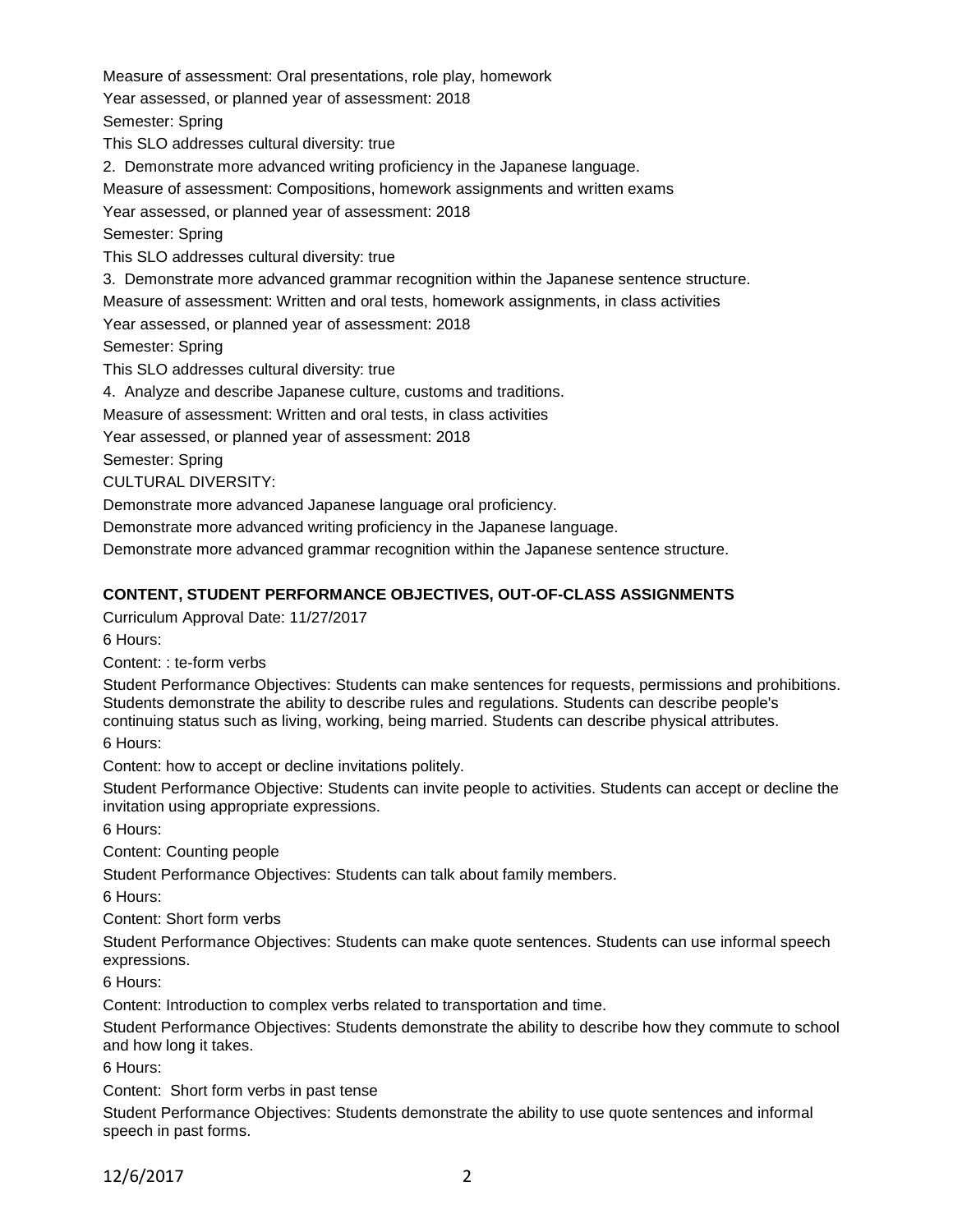6 Hours:

Content: Introduction to the word "kara" as because/as

Student Performance Objectives: Students can incorporate the explanation clauses in the statements.

6 Hours:

Content: Introduction to expressing likes and dislikes.

Student Performance Objectives: Students demonstrate the ability to describe their favorite things and interests.

6 Hours:

Content: Health topics

Student Performance Objectives: Students knows the names of body parts and can describe their health conditions.

6 Hours:

Content: Introduction to how to express capabilities and potentialities.

**Student** 

Performance Objectives: Students demonstrate the ability to describe people's skills.

6 Hours:

Content: Comparison

Student Performance Objectives: Students will demonstrate the ability to compare two or more items in a sentence.

6 Hours:

Content: Verb with tai

Students Performance Objectives: Students will demonstrate the ability to describe their hopes or desires. 6 Hours:

Content: Verb with kotogaaru

Students Performance Objectives: Students can describe their past experiences.

6 hours:

Content: Reading and writing simple letters

Student Performance Objectives: Students will demonstrate the ability to read and write a short letter in Japanese.

4 Hours:

Content: Review of all lessons and stories about Japanese culture and traditions

Student Performance Objectives: Students review the lessons. Students learn about Kabuki, bunraku, nou, sumo, tea ceremony, calligraphy and origami.

## **METHODS OF INSTRUCTION:**

All instruction is based on the concept of "Comprehensive Input". Strategies for instruction will utilize procedures from different methodologies including task-based, communicative, audio-lingual, direct method, translation and total physical response.

## **OUT OF CLASS ASSIGNMENTS:**

Required Outside Hours: 45

Assignment Description: Read appropriate textbook chapter and complete practice sheets.

Required Outside Hours: 45

Assignment Description: Homework: handouts including reading and writing related to various course topics

Required Outside Hours: 45

Assignment Description: Study for quizzes, tests and exams.

Required Outside Hours: 45

Assignment Description: Compositions/presentation practices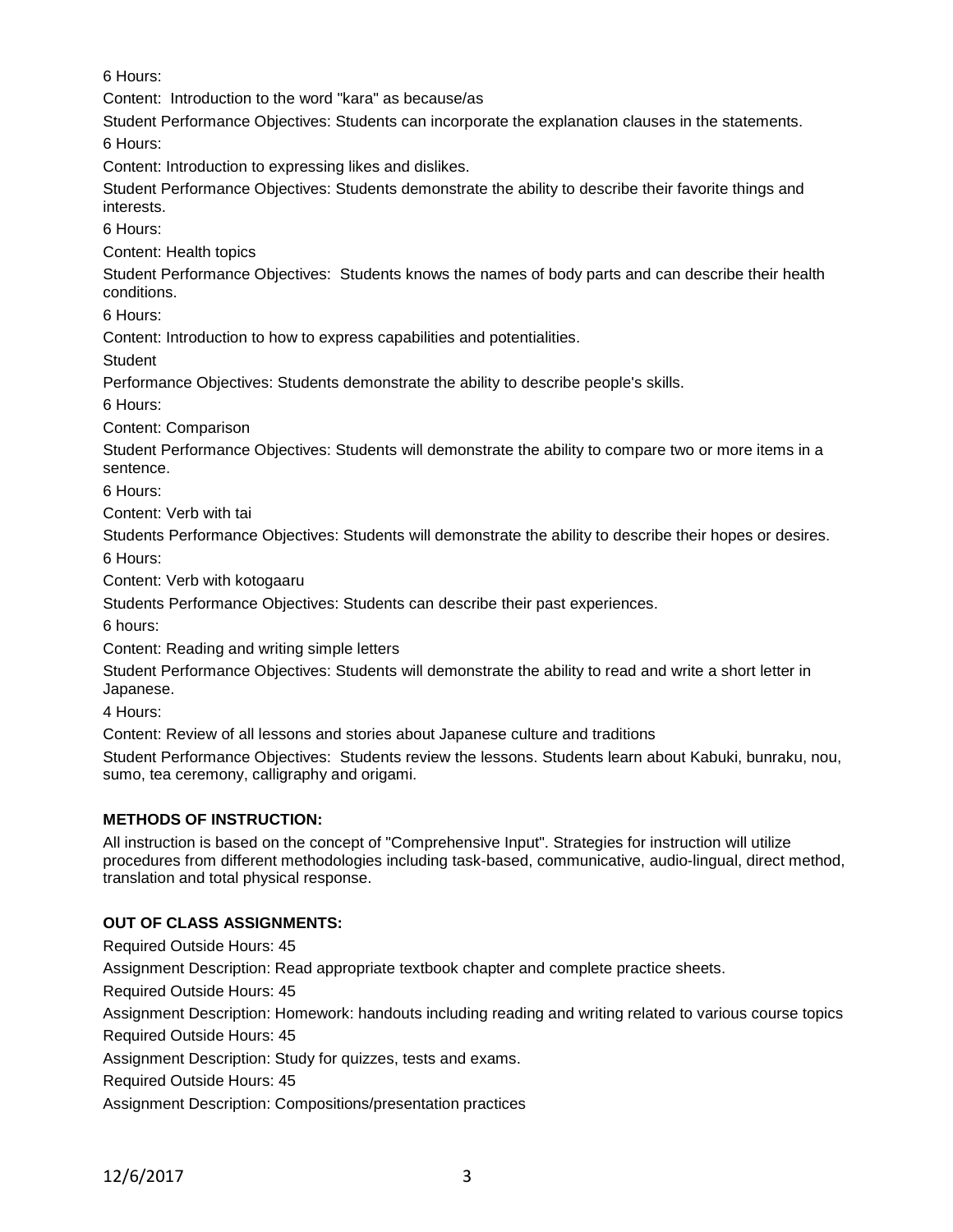### **METHODS OF EVALUATION:**

Methods Of Evaluation Writing assignments Percent of total grade: 20.00 % 20% - 30% Written homework, compositions, quizzes, tests, exams Problem-solving assignments Percent of total grade: 10.00 % 10% - 30% Quizzes, homework Skill demonstrations Percent of total grade: 30.00 % 30% - 40% Class performance, compositions, presentations, homework, exams Objective examinations Percent of total grade: 20.00 % 20% - 40% Tests and exams including multiple choice questions, matching items, translations Other methods of evaluation Percent of total grade: 20.00 % 10-25% Class attendance and participation

### **REPRESENTATIVE TEXTBOOKS:**

Required Representative Textbooks Banno, E.. Genki Vol. I, Second Edition, or other appropriate college level text.. Tokyo, Japan: The Japan Times,2011. This is the most current edition of this textbook. When the newer edition is published it will be adopted. ISBN: 978-4-7890-1440-3 Reading Level of Text, Grade: 13 Verified by: Publisher Eriko Sato. Learning Japanese Kanji Practice Book Vol.1. North Clarendon, VT: Tuttle Publishing,2015. ISBN: 978-0-8048-4493-2 Reading Level of Text, Grade: 13

#### **ARTICULATION and CERTIFICATE INFORMATION**

Associate Degree: GAV C2, effective 200930 GAV F, effective 200930 CSU GE: CSU C2, effective 200930 IGETC: IGETC 6A, effective 200930 CSU TRANSFER: Transferable CSU, effective 200930 UC TRANSFER: Transferable UC, effective 200930

SUPPLEMENTAL DATA: Basic Skills: N Classification: Y Noncredit Category: Y Cooperative Education:

12/6/2017 4